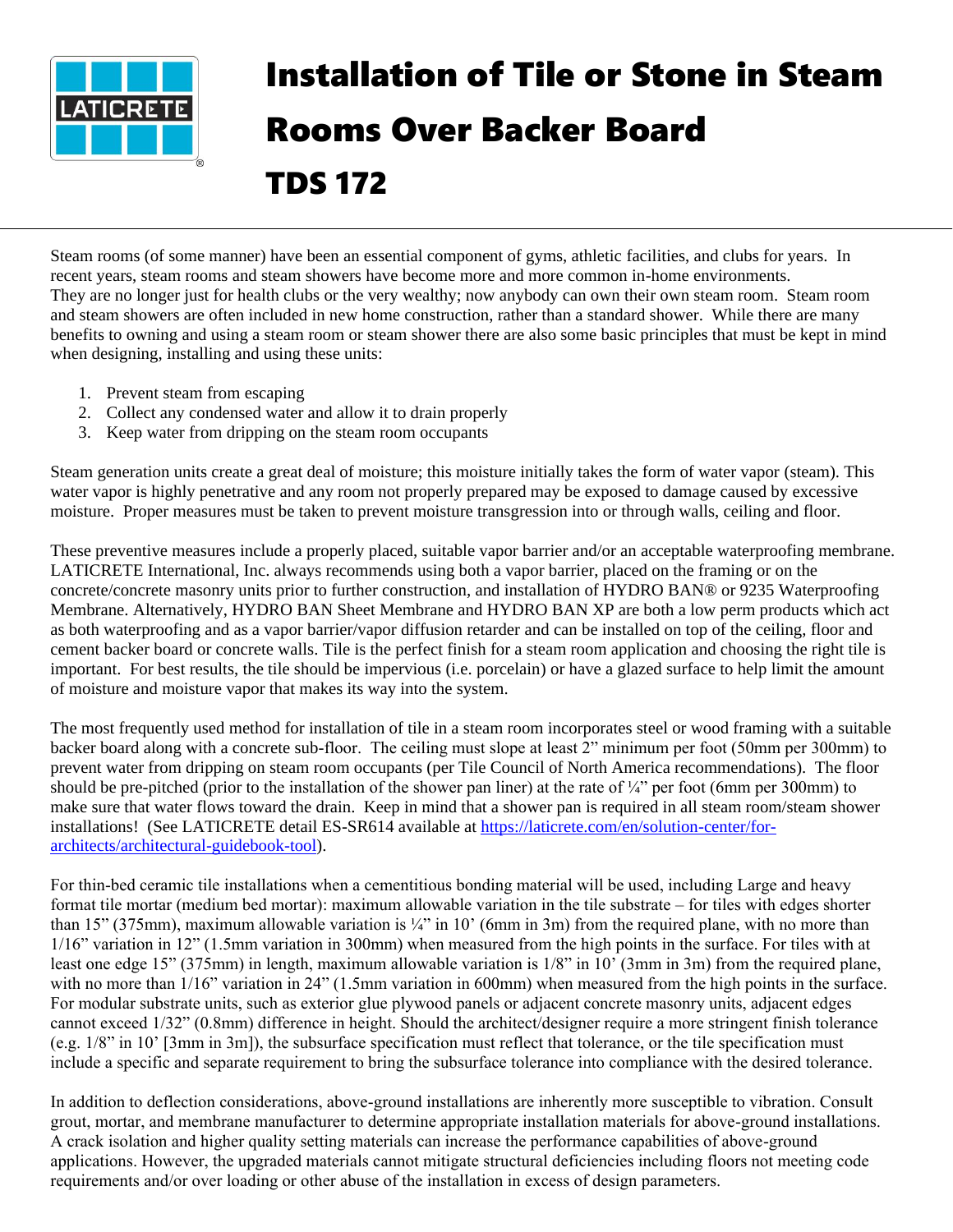The installation begins with the proper choice and placement of a two-part clamping ring style drain with weepers as per ANSI A112.21.1. Place tile spacers or gravel around weep holes, as detailed by the design professional, to prevent mortar from clogging the weep holes. The drain should be installed by a qualified plumber in accord with International Residential Code (IRC) P2709.4, International Plumbing Code (IPC) or local plumbing codes. The pipes and drain must be properly supported to prevent problems in the future. A suitable primary shower pan liner, complying with ASTM D4068 "Standard Specification for Chlorinated Polyethylene (CPE) Sheeting for Concealed Water-Containment Membrane", ASTM D4551 "Standard Specification for Poly(Vinyl Chloride) (PVC) Plastic Flexible Concealed Water-Containment Membrane" or other approved material (including HYDRO BAN®XP, HYDRO BAN, HYDRO BAN Sheet Membrane or 9235 Waterproofing Membrane), would then be installed to tie into the bottom flange of the drain (without blocking the weep holes). To fully evacuate water, shower pan membranes and bonded waterproof membranes must slope to and connect with a drain. Plumbing code typically requires shower pan membranes to be sloped a minimum of ¼" per ft. (6mm per 300mm) and extend at least 3" (75mm) above the height of the curb or threshold, or, 6" (150mm) above the floor in steam rooms or steam showers without curbs. Account for the perimeter floor height required to form adequate slopes. Vapor barrier/vapor retarders must be placed so as to drain into the shower pan liner to ensure moisture escapes through weep holes in drain (see detail below). Membranes must be installed over the other horizontal surfaces in wet areas subject to deterioration, like steam room or steam shower seats. They must be sloped and configured so as to direct water to the membrane connected to the drain. The weep holes of clamping ring drains enable water to pass from the membrane into the plumbing system. Crushed stone or tile, or other positive weep protectors, placed around/over weep holes help prevent their blockage. To form a watertight seal, membranes must have adequate contact with the clamping ring of the drain or with the bonding area of an integrated bonding flange. The shower pan must be properly formed and fastened to prevent problems. Check with local building code to help determine what shower pan liner is acceptable in your area. Curbs must be sloped to the equivalent of  $\frac{1}{4}$  per foot (6mm per 300mm) drain back into the steam room for condensation runoff. Perform a flood test to determine integrity of the pan liner and make repairs as necessary before proceeding.

After the shower pan liner is in place, install the vapor barrier directly onto the side of the framing that will be exposed to the steam room. A vapor barrier should be rated for use in this application type (cross laminated virgin polyethylene is excellent) and, if possible, should be one piece that can fit into the entire area. Fasten the vapor barrier to the studs with corrosion resistant fasteners. A spot of LATASIL™ onto the fasteners will help prevent moisture penetration through the fastener holes. Make sure that the vapor barrier is properly formed and is tight to the studs of the walls and ceiling. Yes – the vapor barrier must be installed onto the ceiling as well as the walls because steam will certainly try to escape through the ceiling. It is imperative that this vapor barrier be placed so that it laps into the shower pan liner (see detail).

Next, install a 2" (50mm) thick (minimum) wire-reinforced, mortar bed comprised of 3701 Fortified Mortar Bed onto the shower floor. The wire-reinforcement should be 2" x 2" (50mm x 50mm), 16 gauge, galvanized, welded wire mesh (or ANSI A108.02 3.7) and should be placed at half the depth of the mortar bed. Make sure that the mortar bed maintains the  $\frac{1}{4}$ " per foot (6mm per 300mm) slope to drain which was established by the pre-pitch in the sub-floor. Allow the mortar bed to cure for a minimum of 72 hours at 70°F (21°C) prior to installing HYDRO BAN XP, HYDRO BAN or 9235 Waterproofing Membrane.

The addition of a suitable insulation material between the studs, if specified, should be done before installation of the backer board. Insulation will help keep the heat in the steam room, keep the cool air out, and helps to control the dew point (the temperature where condensation takes place) within the wall. The backer board used must be acceptable for steam room use and installed per board manufacturer's written installation instructions; this includes taping of all board joints if required by manufacturer. Use an ANSI A118.15 adhesive mortar (e.g. 254 Platinum 257 TITANIUM™ or MULTIMAX™ LITE) and 2" (50mm) wide, alkali-resistant fiberglass mesh tape to treat the board joints. Be sure to allow space at the ceiling/wall transition for the insertion of a slip joint to allow for proper expansion/contraction to take place (as per TCNA method SR614).

Pipes and penetrations through board should be accounted for and space between board and penetration should be kept to a minimum. Allow the mortar used to tape the board joints to harden and then commence with waterproofing the entire inside area of the steam room with HYDRO BAN XP, HYDRO BAN, or 9235 Waterproofing Membrane. The entire steam room should be waterproofed, including the ceiling, walls, floor, seat, and any other exposed area; this will help improve the functionality of the vapor barrier and inhibit the passage of moisture through the system. When using the HYDRO BAN XP or HYDRO BAN ensure that any voids that exceed 1/8" are filled with mortar or treated with the 6"